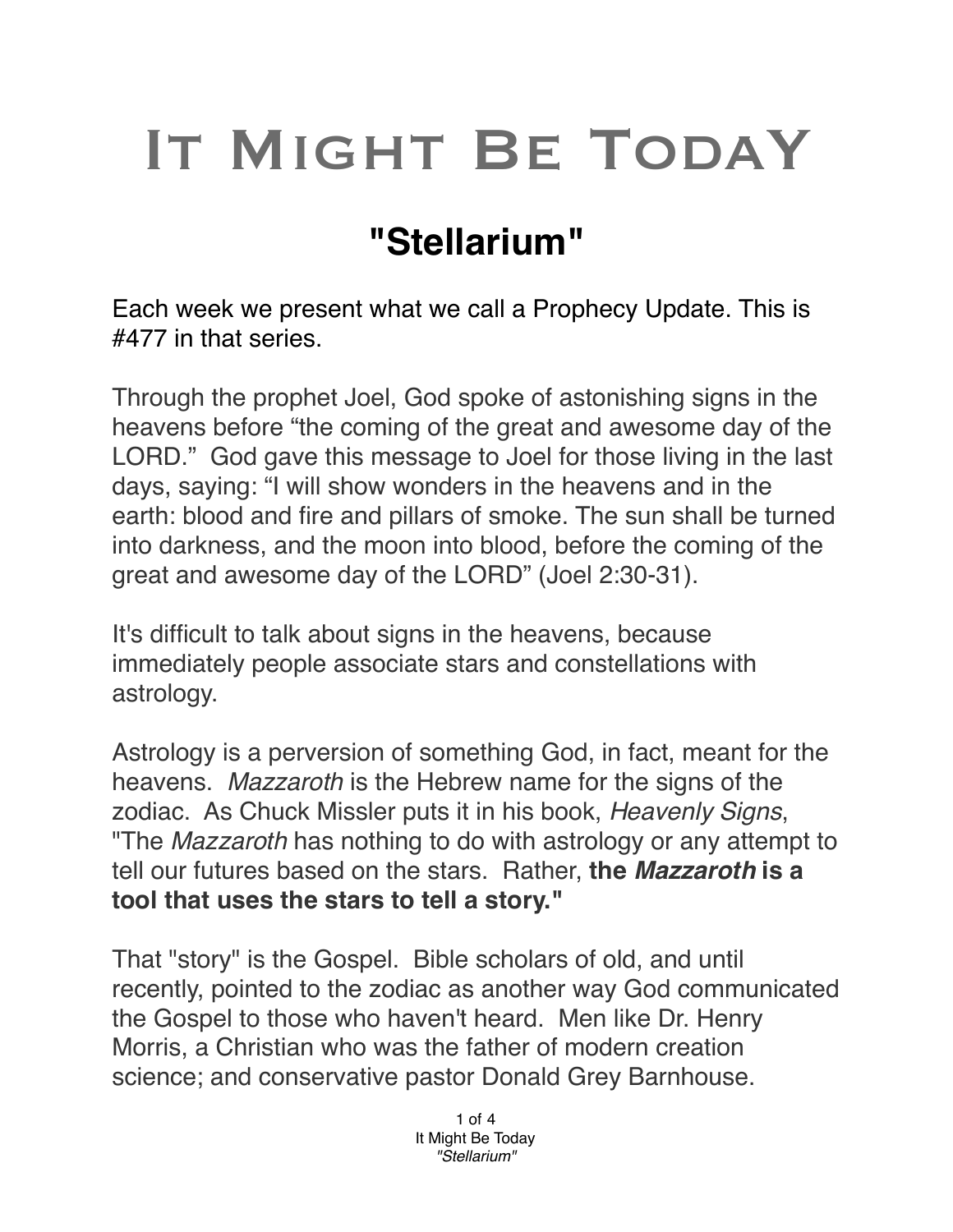They pointed out that when God said, "the heavens declare the glory of God," it meant more than just the majesty of creation. The heavens *do* declare the magnitude of God's marvelous power, His vast creative abilities beyond anything we can begin to comprehend. But the heavens, the constellations, also declare God's plan of redemption - from Virgo, representing the virgin birth, all the way through Leo, representing the lion of the tribe of Judah, Who is Jesus.

Regardless the *Mazzaroth*, Joel and other prophets spoke of end times signs in the heavens; and so did Jesus.

**Are there signs** - unusual signs - in the heavens?

A few updates ago, I introduced you to what is being called the Revelation 12 Sign. It has to do with the actual alignment of the stars and planets that are presented in Revelation 12:1-5.

[Rev 12:1](verseid:66.12.1) Now a great sign appeared in heaven: a woman clothed with the sun, with the moon under her feet, and on her head a garland of twelve stars.

[Rev 12:2](verseid:66.12.2) Then being with child, she cried out in labor and in pain to give birth.

[Rev 12:3](verseid:66.12.3) And another sign appeared in heaven: behold, a great, fiery red dragon having seven heads and ten horns, and seven diadems on his heads.

[Rev 12:4](verseid:66.12.4) His tail drew a third of the stars of heaven and threw them to the earth. And the dragon stood before the woman who was ready to give birth, to devour her Child as soon as it was born.

[Rev 12:5](verseid:66.12.5) She bore a male Child who was to rule all nations with a rod of iron. And her Child was caught up to God and His throne.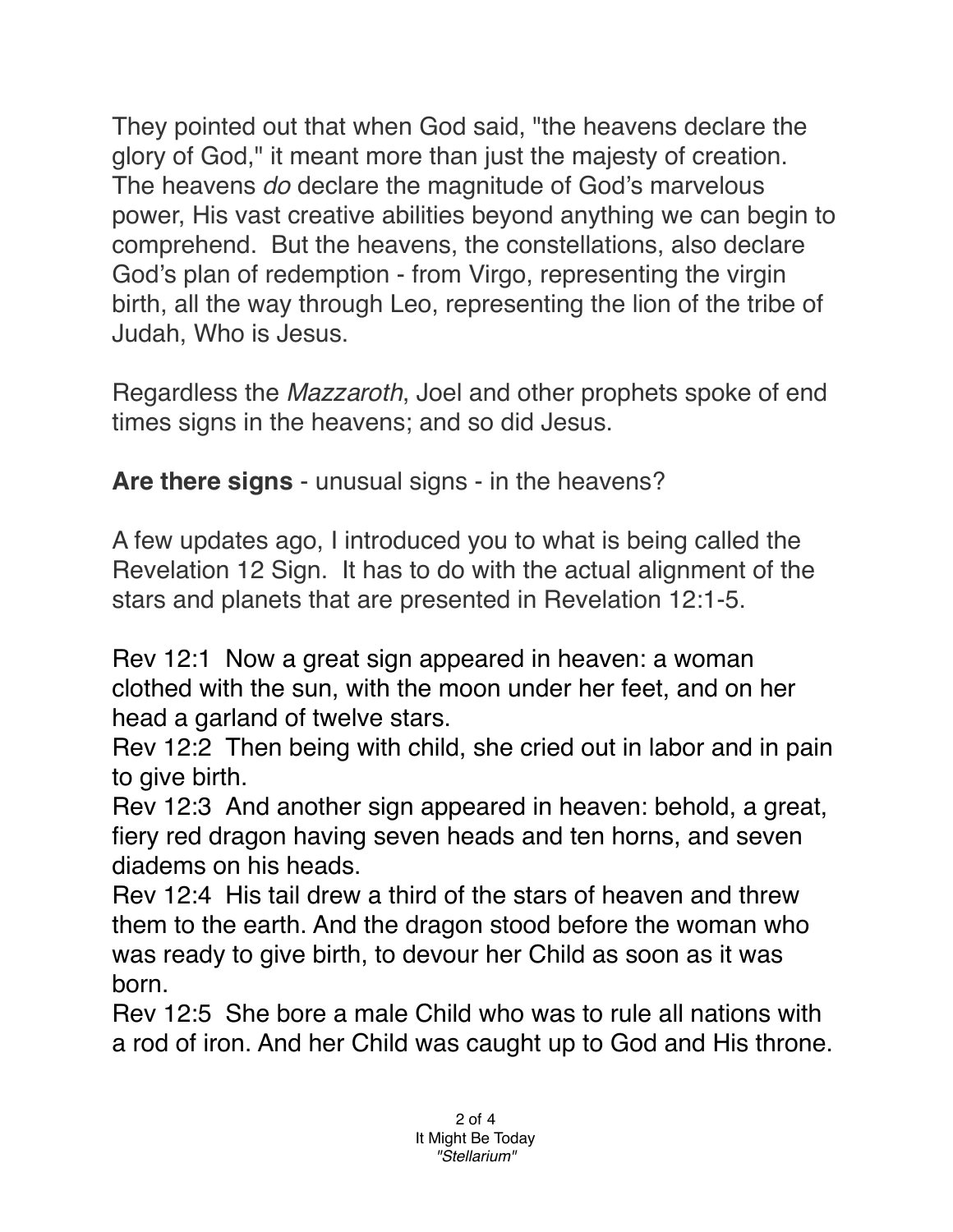From my research, I told you that this alignment wasn't so rare; but it turns out that the source I used, the Catholic Observatory, wasn't accurate.

You may have heard of a computer program called *Stellarium*. With it you can input any date - in the past or in the future - and see the precise alignment of stars and planets in the sky.

Multiple astronomers say that the Revelation 12 Sign turns out to be *very* rare. It has occurred **only once before** - on August 5th, in 3915BC, which young-earth creation science says is right around the early days of Adam and Eve in the Garden of Eden.

Using *Stellarium* to look more than a thousand years in our future, the only other time this precise alignment will appear is **this year on September 23rd.**

Adding to the prophetic significance is that September 23rd of this year just happens to be the beginning of the Jewish Feast of Trumpets.

*Stellarium* has only been available since 2001 - meaning it would have been unlikely anyone would even look to see if the alignment of stars and planets in Revelation 12 had ever occurred, or would ever occur.

BTW: After many years without total eclipses, the mainland US will be getting TWO in the space of less than seven years. The first one is **this year,** on August 21st. There will be another one coming along **seven years later,** in 2024.

The Bible says there will be unusual signs in the heavens. I think these definitely qualify.